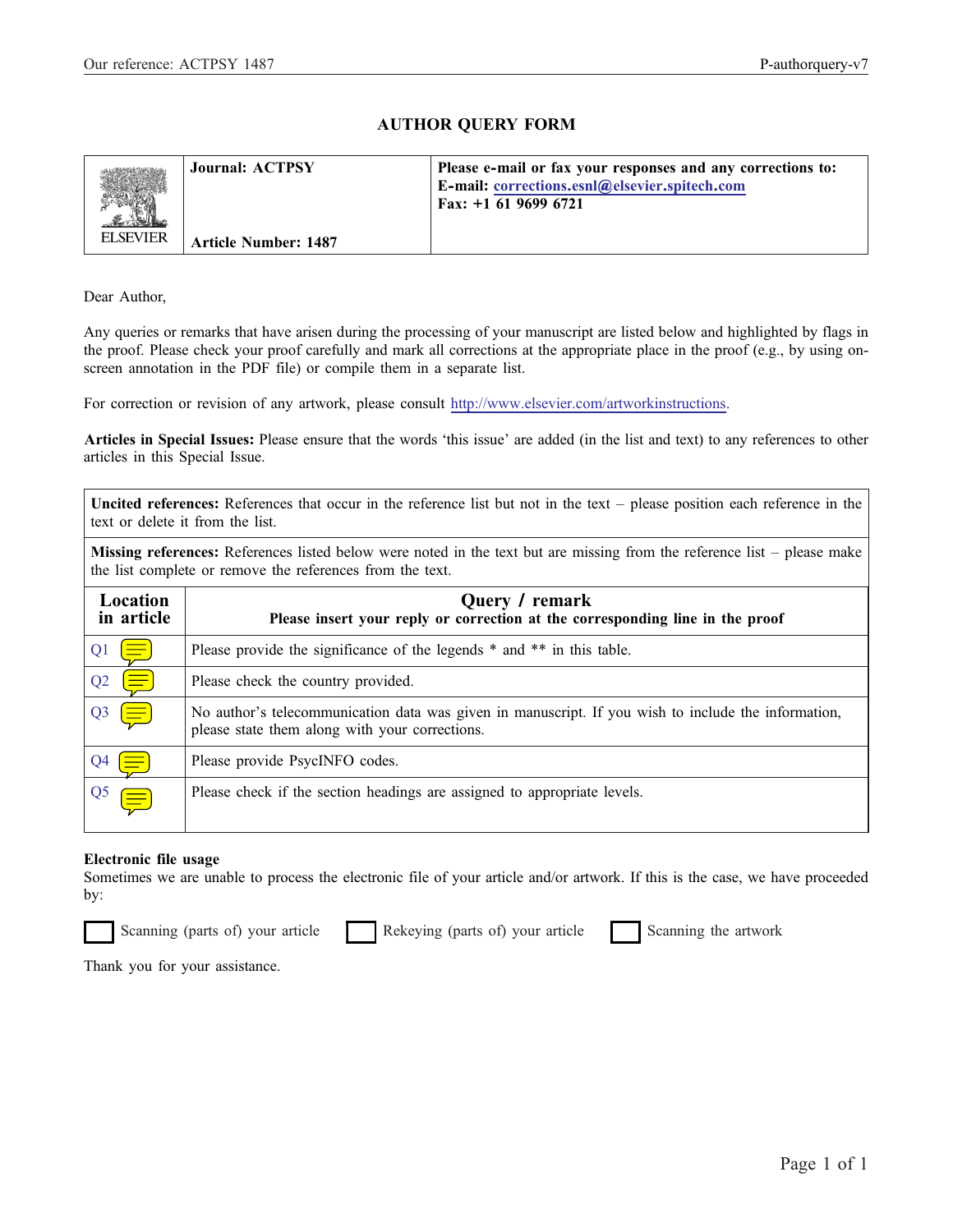Acta Psychologica xxx (2010) xxx–xxx

<span id="page-1-0"></span>

Contents lists available at ScienceDirect

### Acta Psychologica



journal homepage: www.elsevier.com/ locate/actpsy

### <sup>1</sup> Detecting true and false opinions: The Devil's Advocate approach as a lie detection aid

3 Sharon Leal <sup>a,\*</sup>, Aldert Vrij <sup>a</sup>, Samantha Mann <sup>a</sup>, Ronald P. Fisher <sup>b</sup>

Q2 4 <sup>a</sup> University of Portsmouth, United Kingdom

5 b Florida International University, United States

#### ARTICLE INFO ABSTRACT

7 8 Article history<br>9 Received 17 0 9 Received 17 October 2009<br>10 Received in revised form 1 Received in revised form 1 March 2010 11 Accepted 16 March 2010<br>12 Available online xxxx 12 Available online xxxx  $13$ 16 Keywords: 17 Opinions<br>18 Deceptio Deception detection

UNC[ORR](#page-7-0)ECTED PROOF We examined the efficacy of a new approach to detect truths and lies in expressing opinions: the Devil's 19 Advocate approach. Interviewees are first asked an opinion eliciting question that asks participants to argue 20 in favour of their personal view. This is followed by a Devil's Advocate question that asks participants to 21 argue against their personal view. People normally think more about reasons that support rather than 22 oppose their opinion. Therefore we expected truth tellers to provide more information and shorter latency 23 times in their responses to the opinion eliciting question than to the Devil's Advocate question. Liars are 24 expected to reveal the opposite pattern as the Devil's Advocate question is more compatible with their 25 beliefs than is the opinion eliciting question. In Experiment 1, we interviewed seventeen truth tellers and 26 liars via the Devil's Advocate approach and measured the difference in number of words and latency times to 27 Q4 the two questions. Our hypotheses were supported. In Experiment 2, 25 observers were shown these 28 interviews, and made qualitative judgements about the statements. Truth tellers' opinion eliciting answers 29 were seen as more immediate and plausible and revealed more emotional involvement than their Devil's 30 Advocate answers. No clear differences emerged in liars' answers to the two types of question. We conclude 31 that the Devil's Advocate approach is a promising lie detection approach that deserves attention in future 32 research. 33

© 2010 Published by Elsevier B.V. 34

356

37 38

6

 Several lie detection tools have been designed to aid criminal investigators to distinguish between truths and lies. Two of these, Statement Validity Assessment (SVA) and Reality Monitoring (RM), are the most widely researched (Masip, Sporer, Garrido, & Herrero, [2005; Vrij, 2005, 2008](#page-7-0)). The core of SVA is Criteria-Based Content Analysis (CBCA), a list of 19 criteria that are thought to occur more often in truthful than in deceptive accounts (Köhnken & Steller, 1988; [Steller & Köhnken, 1989; Undeutsch, 1984\)](#page-7-0). Vrij (2008) reviewed more than 50 CBCA studies, and found that several of these criteria discriminated reasonably well between truths and lies. A review of more than 20 RM studies showed a similar picture (Vrij, 2008). Several of the eight RM criteria discriminated reasonably well between truths and lies. CBCA and RM were designed to distinguish between truths and lies when people describe events that they claim they have experienced (e.g., being sexually abused). As a result, many CBCA and RM criteria focus on perceptual detail and examine what people report that they saw, heard, felt or smelled during these 56 events.

57 Sometimes, however, it is important to distinguish between 58 truthful and untruthful reports of people's opinions, where the topic

⁎ Corresponding author. University of Portsmouth, Psychology Department, Q3 King Henry Building, King Henry 1 Street, Portsmouth PO1 2DY, United Kingdom. E-mail address: [sharon.leal@port.ac.uk](mailto:sharon.leal@port.ac.uk) (S. Leal).

> 0001-6918/\$ – see front matter © 2010 Published by Elsevier B.V. doi:[10.1016/j.actpsy.2010.03.005](http://dx.doi.org/10.1016/j.actpsy.2010.03.005)

described by the person is not *perceptual*, but *conceptual*. In this type 59 of deception-detection task, perceptually oriented tools such as CBCA 60 and RM are inadequate. The goal of the present study was to develop a 61 more conceptually oriented tool to discriminate between truthful and 62 false beliefs. Determining the veracity of conceptual representations 63 may not be important in typical police suspect interviews because 64 these are mainly concerned with examining lying about transgres- 65 sions. However, it can be important in many security settings, for 66 example when deciding whether an informant is indeed as much (i) 67 anti-Taliban or (ii) against Muslim fundamentalism as  $s/h$ e claims or 68 (iii) whether the sole reason for entering the UK or the US is indeed to  $-69$ study at a University. Incorrect veracity judgements can do irreparable 70 harm in such situations, as demonstrated by the loss of seven CIA 71 agents in Afghanistan on 30 December 2009. The CIA agents were 72 killed via a suicide attack by a man they thought was going to give 73 them information about Taliban and Al-Qaeda targets in Pakistan's 74 tribal areas. The CIA was aware that the man had posted extreme anti- 75 American views on the internet. However, it was decided that the 76 views he had expressed were part of a good cover, and the possibility 77 that they were his real views was discounted (The Sunday Times, 10 78  $\lambda$  January, 2010). The same state of  $\lambda$  and  $\lambda$  and  $\lambda$  and  $\lambda$  and  $\lambda$  and  $\lambda$  and  $\lambda$  and  $\lambda$  and  $\lambda$  and  $\lambda$  and  $\lambda$  and  $\lambda$  and  $\lambda$  and  $\lambda$  and  $\lambda$  and  $\lambda$  and  $\lambda$  and  $\lambda$  and  $\lambda$  and  $\lambda$  and  $\$ 

In order to detect truths and lies about opinions we designed the  $\,80$ Devil's Advocate approach. It consists of two questions. First, after 81 someone expresses his/her opinion (e.g., "I am in favour of the war 82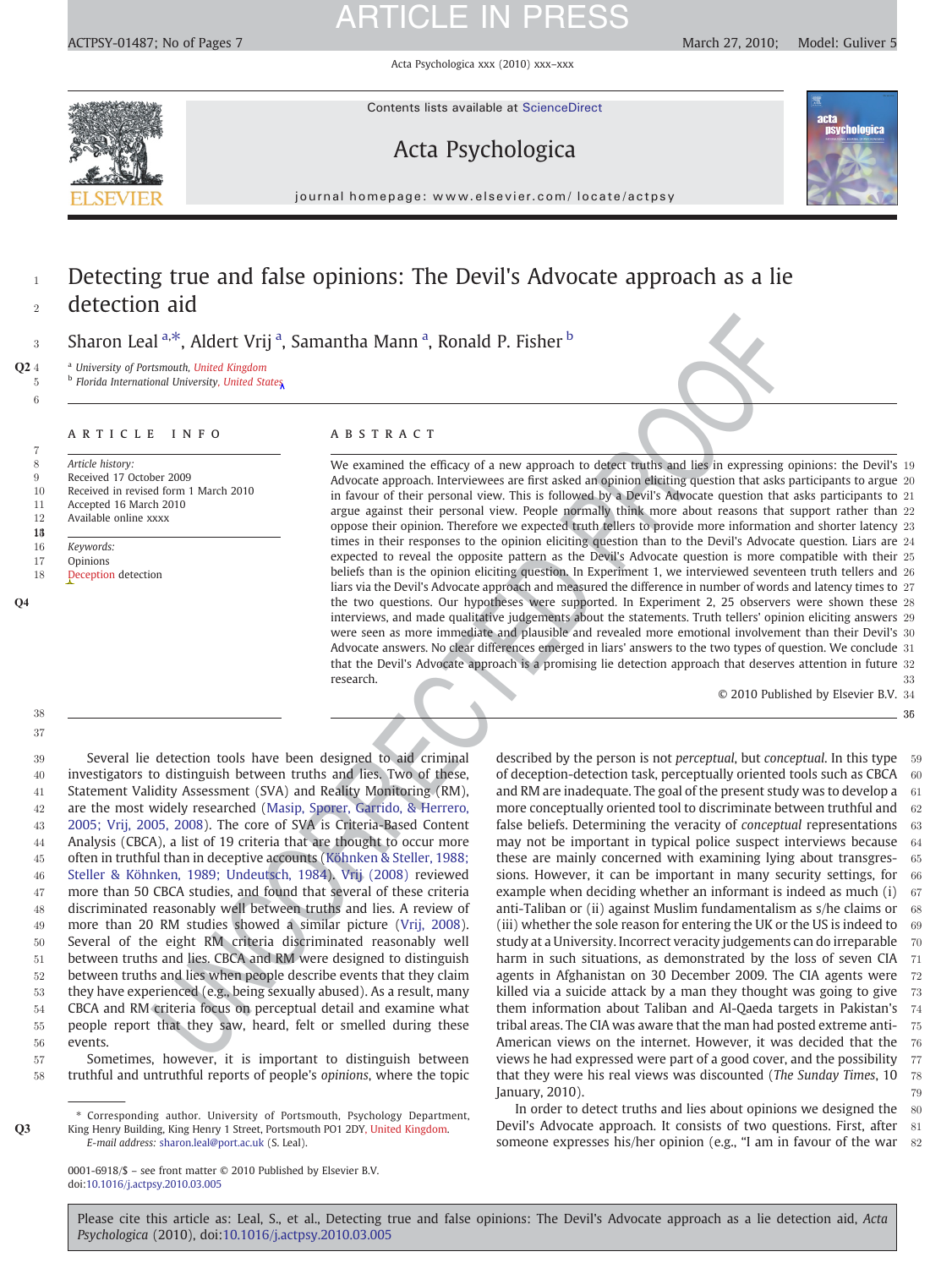### TICLE I

<span id="page-2-0"></span>2 S. Leal et al. / Acta Psychologica xxx (2010) xxx–xxx

 in Iraq"), the investigator asks an opinion eliciting question: "What do you think led to you having that opinion about this topic?" This question is then followed by the second question, the Devil's Advocate question: "Playing Devil's Advocate, is there anything you can say against/in favour of this topic?" (Interviewer asks 'against' if the interviewee had expressed a positive attitude towards the topic and 'in favour' if the interviewee had expressed a negative attitude towards the topic.)

91 The Devil's Advocate approach invites truth tellers to give reasons that support their true opinion in the opinion eliciting and to give reasons that oppose their true opinion in the Devil's Advocate answer. People tend to seek information that confirms rather than disconfirms 95 their views (so-called confirmation bias, [Darley & Gross, 1983](#page-6-0)), and are therefore likely to be able to generate more reasons that support rather than oppose their opinion [\(Ajzen, 2001; Waenke & Bless,](#page-6-0) [2000\)](#page-6-0). In addition, people's knowledge about their own beliefs is likely to be more sophisticated and refined than their knowledge about other beliefs. Therefore, a truth teller's answer to the opinion eliciting question is likely to contain more words than his/her answer 102 to the Devil's Advocate question.

In he able in general particular particular particular in a study that however, the particular content in the sole in general in the sole in general particular in the sole in general particular in the sole in general part The Devil's Advocate approach has the opposite effect on liars. They must manipulate their thoughts in an unnatural fashion. Liars are invited to give reasons that support their true opinion in the Devil's Advocate question and to give reasons that oppose their true opinion in the opinion eliciting question. Liars may therefore provide longer answers to the Devil's Advocate question than to the opinion eliciting question because, for liars, the Devil's Advocate question is more compatible with their beliefs than is the opinion eliciting question. There is a complication, however. Liars will attempt to mask their true opinion. In doing so they may attempt to generate as many reasons as they can think of in their opinion eliciting answers, and may attempt to restrain themselves from giving too many reasons in their Devil's Advocate answers. If they are successful in doing this, they, just like truth tellers, will 117 give longer answers to the opinion eliciting question than to the Devil's Advocate question. Liars may find it difficult to fully employ this latter strategy, however. First, liars probably can think of many more reasons to report in the Devil's Advocate answer than in the opinion eliciting answer. Only providing a selection of those reasons in the Devil's Advocate answer may already result in providing more information than they can generate in the opinion eliciting answer. Second, liars may find it difficult to restrain themselves from providing information in the Devil's Advocate answer as people typically have a strong desire to speak out about topics they care about (Hayes, 2007; Hayes, Glynn, & Shanahan, [2005; Hayes, Shanahan, & Glynn, 2001; Kim, Han, Shanahan, &](#page-6-0) [Berdayes, 2004; Willnat, Lee, & Detenber, 2002\)](#page-6-0). We therefore predict that truth tellers' answers to the opinion eliciting question will contain more words than their answers to the Devil's Advocate question, whereas liars' answers to the opinion eliciting question will be shorter or of equal length as their answers to the Devil's Advocate question.

 Reasons that support an opinion are likely to be more readily available in someone's mind than reasons that oppose an opinion [\(Fazio, 1990; Tesser, 1978\)](#page-6-0). Truth tellers therefore should reveal shorter latency times (time between a question asked and the answer given) when answering the opinion eliciting question than the Devil's Advocate question. Liars' latency times are more difficult to predict. In theory they should display the longest latency times for the opinion eliciting question. However, they may attempt to mask the fact that they are lying, which could, for example, result in the same latency time for both questions. We therefore predict that truth teller's latency time will be shorter for the opinion eliciting question than for the Devil's Advocate question, whereas liars' latency time for the opinion eliciting question will be longer or of equal length as their latency time to the Devil's Advocate question.

#### **1. Experiment 1** 149 O5

#### 1.1. Method 150

#### 1.1.1. Participants 151

A total of 17 undergraduate students took part in this experiment, 152 7 (41%) males and 10 (59%) females. Their average age was 153  $M = 25.76$  years (SD = 1.59). 154

#### 1.1.2. Procedure 155

The experiment was conducted in the Psychology Department of 156 the University of Portsmouth. The experiment was advertised via 157 posters distributed around the building, asking for students to 158 participate in a study that investigates people's opinions on various 159 contentious issues. The posters informed potential participants that 160 they could earn  $£10$  for taking part. 161

Participants were informed that the experimenters were investi- 162 gating people's opinions and arguments for and against various issues. 163 After consenting to the study, participants completed an Opinions 164 Questionnaire which asked the extent to which they agreed or 165 disagreed (where  $1 =$ agree and  $7 =$ disagree) with 25 different 166 statements (e.g. 'Women should have the right to an abortion', 'Gay 167 couples should have the same rights to adopt a child as heterosexual 168 couples', 'The UK immigration laws should be much tougher', 'The 169 invasion of Iraq was necessary'). Finally the participants were asked 170 via a 7-point Likert scale ranging from [1] not at all to [7] completely, 171 the extent to which they had filled out the questionnaire truthfully 172 (11 participants ticked '7' on this scale and 6 ticked '6',  $M = 6.65$ , 173  $SD = .49$ ). 174

After completing the questionnaire, participants were taken into 175 another room where the experimenter gave them a consent form 176 outlining the next stage of the experiment. After reading this synopsis, 177 all participants agreed to continue, and signed this consent form. Then  $178$ the experimenter and participant together looked through the 179 participant's completed Opinions Questionnaire and selected a 180 statement that the participant had indicated strong agreement or 181 disagreement with. Participants were then asked to lie about their 182 opinion  $(N=8)$  or truthfully argue their opinion  $(N=9)$  in a 183 subsequent interview. They were told that they would earn  $£10$  if  $184$ they were able to convince the interviewer that they were telling the 185 truth. The experimenter noted on a slip of paper the question number 186 from the questionnaire that the interviewer was to question the 187 participants about. The interviewer was blind to the participant's 188 truth, and did not know what opinion (for or against) the participants 189 were going to express until the interview commenced.  $190$ 

The participants were then taken into the interview room. The 191 interviewer first asked each participant his/her opinion about a topic: 192 "What is your opinion about this topic?" This question was followed 193 by the opinion eliciting question: "What do you think led to you having 194 that opinion about this topic?" which was followed by the Devil's 195 Advocate question: "Playing Devil's Advocate, is there anything you 196 can say in favour/against this topic?" (Interviewer asked 'in favour' if 197 the participant had expressed a negative attitude towards the topic 198 and 'against' if the interviewee had expressed a positive attitude 199 towards the topic.) During the interviews, nine participants told the 200 truth and eight lied. 201

After the participants had answered the two questions, they were 202 brought back into the room where they had just been briefed. The 203 experimenter then debriefed the participants and 'checked' with the 204 interviewer whether he had believed the participant. Regardless of his 205 answer, all participants were told that the interviewer had believed them 206 and were given  $£10$  as a result. This was considered fair and ethical.  $207$ 

#### 1.1.3. Dependent variables 208

All interviews were transcribed, and based on these transcripts we 209 counted the number of words in the answers to the opinion eliciting 210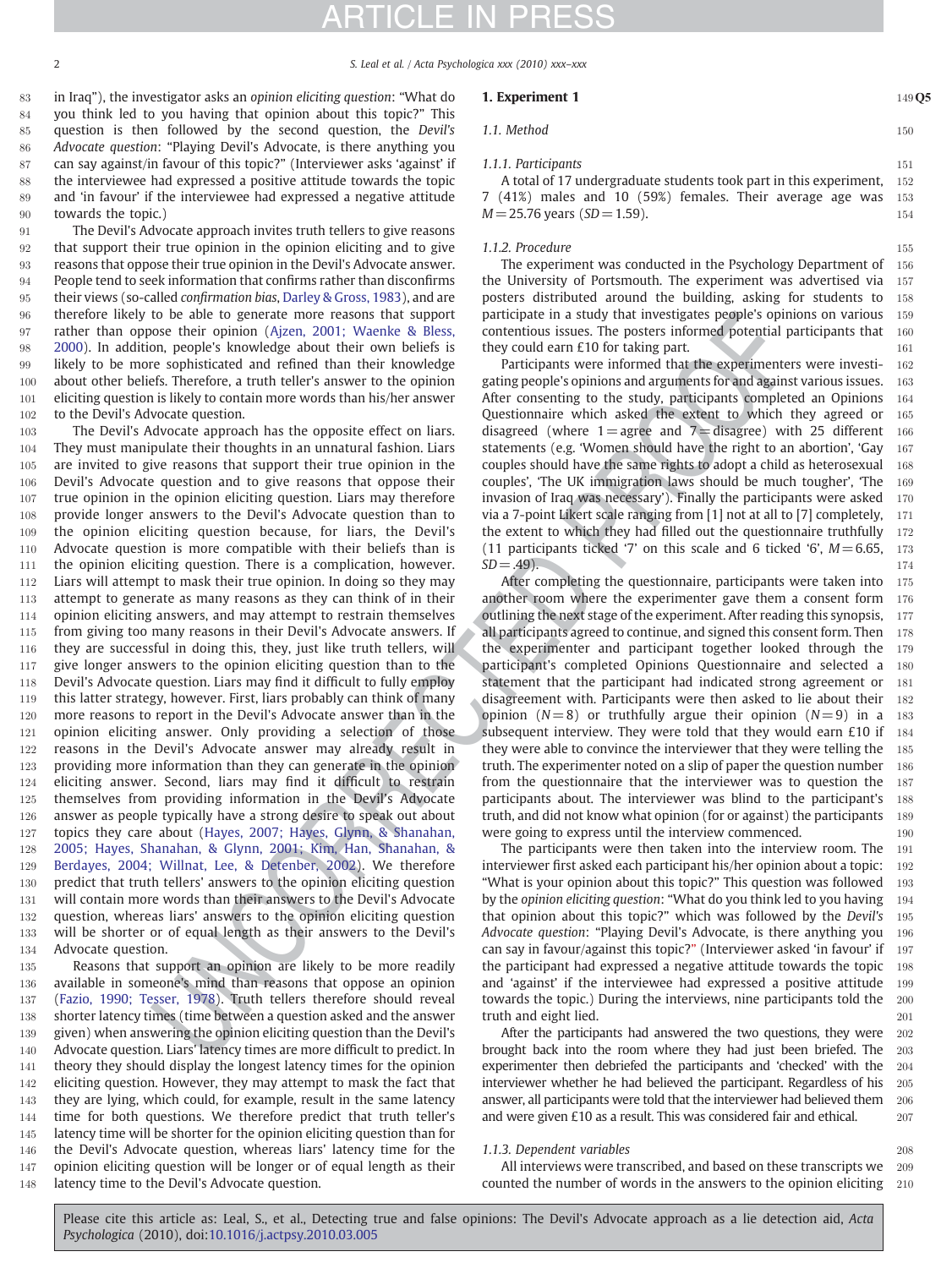<span id="page-3-0"></span> and Devil's Advocate questions (via the Word count option). One 212 coder, blind to the veracity of the statements, measured the latency time for the opinion eliciting and Devil's Advocate questions. The latency time was defined as the time between the question asked and the beginning of the actual answers, ignoring uhms, errs and repetitions of the question. For inter-rater reliability purposes, a second coder, blind to the veracity of the statements, also measured the latency times. A Pearson correlation revealed that the latency time 219 scoring was reliable ( $r = .93$  for opinion eliciting question and  $r = .67$ for Devil's Advocate question).

#### 221 1.2. Results

222 A 2 (Veracity) $\times$ 2 (Question) mixed ANOVA with Veracity as between-subjects factor and Question as within-subjects factor and the number of words as the dependent variable revealed one effect, a 225 significant Veracity× Question interaction,  $F(1, 15) = 5.19$ , p<.05,  $eta^2 = .26$ . Table 1 reveals that truth tellers said significantly more words when answering the opinion eliciting question than when answering the Devil's Advocate question. In contrast, liars said fewer words when answering the opinion eliciting question than when answering the Devil's Advocate question (albeit not significantly less  $(p=.21)$ ).

232  $\rightarrow$  A 2 (Veracity) $\times$ 2 (Question) mixed ANOVA with Veracity as 233 between-subjects factor, Question as within-subjects factor and 234 latency time as dependent variable revealed a significant main effect 235 for Question,  $F(1, 15) = 4.53$ ,  $p < .05$ ,  $eta^2 = .23$ , and a significant 236 Veracity × Question interaction effect,  $F(1, 15) = 4.24$ ,  $p = .05$ , 237 eta<sup>2</sup> = .22. The Question main effect revealed that the latency time 238 for the opinion eliciting question was shorter ( $M = 2.18$ ,  $SD = 2.15$ ) 239 than the latency time for the Devil's Advocate question  $(M= 4.13,$ 240  $SD = 2.6$ ). Table 1 reveals that truth tellers displayed a significantly 241 shorter latency time when answering the opinion eliciting question 242 than when answering the Devil's Advocate question, whereas liars' 243 latency times did not differ between the two types of question.

#### 244 1.3. Discussion

 Comparing the number of words to the Devil's Advocate question and the opinion eliciting question was a useful tool to detect deceit. Truth tellers said more when answering the opinion eliciting question than when answering the Devil's Advocate question. This appears plausible. Truth tellers can think of more reasons to support their own opinion (opinion eliciting question) than to contradict their own opinion (Devil's Advocate question) (Ajzen, 2001; Waenke & Bless, [2000\)](#page-6-0). This is, of course, the same for liars. They also can think of more reasons to support than to contradict their real opinion, and that makes answering the Devil's Advocate question difficult for them. In order to avoid getting caught, liars should restrain themselves from expressing too much of their true opinion in answer to the Devil's Advocate question because that may reveal deceit. The findings illustrate that most of the liars failed to restrain themselves and said

 $t1.1$  Table

A comparison between the number of words and latency time in the answers to the  $Q1$  opinion eliciting and Devil's Advocate questions ( $N= 17$ , 9 truths and 8 lies).

| t1.2<br>t1.3 |                 | Opinion<br>eliciting |           | Devil's | Advocate  |           | eta <sup>2</sup> | d    | p    |
|--------------|-----------------|----------------------|-----------|---------|-----------|-----------|------------------|------|------|
| t1.4         |                 | M                    | <b>SD</b> | M       | <b>SD</b> |           |                  |      |      |
| t1.5         | Number of words |                      |           |         |           |           |                  |      |      |
| t1.6         | Truth           | 56.00                | 31.3      | 35.22   | 20.6      | $4.71*$   | .37              | .80  | .04  |
| t1.7         | Lie             | 69.88                | 71.4      | 96.38   | 48.5      | 1.90      | .21              | .44  | .21  |
| t1.8         |                 |                      |           |         |           |           |                  |      |      |
| t1.9         |                 | Latency time         |           |         |           |           |                  |      |      |
| t1.10        | Truth           | 1.35                 | .5        | 4.99    | 3.0       | $11.80**$ | .60              | 2.06 | .009 |
| t1.11        | Lie             | 3.10                 | 2.9       | 3.16    | 1.8       | .00       | .00              | .03  | .97  |

more when answering the Devil's Advocate question than when 259 answering the opinion eliciting question. The finding that truth tellers 260 said more when expressing their true beliefs than their counter- 261 beliefs is obviously not new as this has been demonstrated in classic 262 social psychological research on attitudes. The finding, however, that 263 liars did not succeed in masking this tendency had not been examined 264 before, and it is this failure that makes the Devil's Advocate approach a 265 useful tool to detect deceit. 266

Comparing the latency time for the Devil's Advocate question and 267 the opinion eliciting question was another diagnostic tool to detect 268 deceit. Truth tellers displayed the shortest latency times when 269 answering the opinion eliciting question, probably because the 270 reasons that support an opinion (opinion eliciting question) are 271 more readily available to them than reasons that oppose an opinion 272 (Devil's Advocate question). The opposite is true for liars, for them the  $273$ answers to the Devil's Advocate question should be more available. 274 Yet, liars did not display a difference in latency times when answering 275 the opinion eliciting and Devil's Advocate questions. A possible reason 276 is that liars attempted to display the same latency time for both types 277 of question, assuming that this neutral, undifferentiated pattern, 278 would not reveal their lies. They miscalculated in not realising that 279 truth tellers would have a shorter latency time for the opinion 280 eliciting question. Another explanation is that liars found answering 281 the two types of question equally difficult. The difficulty for them in 282 answering the Devil's Advocate question may have been caused by 283 impression management (Leary & Kowalski, 1990). That is, they may 284 have faced difficulty in presenting the reasons they generated in such 285 a manner that they would not appear to be their true opinion. Given 286 that we obtained a null effect for liars (e.g., no difference), we cannot 287 rule out an alternative explanation, that liars' latency times were 288 random. Whether the null effect has been caused by active control, 289 cognitive load or randomness is a question for future research. 290

(y)  $z^2$  (y) extends on the track of the proportion of the track of the control of the state of the control of the state of the state of the state of the state of the state of the state of the state of the state of the s We found parallel results on the two different dependent 291 variables. Truth tellers provided more complete (e.g., number of 292 words) and more accessible (e.g., latency time) answers to opinion 293 eliciting questions than to Devil's Advocate questions. At one level, 294 this is anomalous, as it should take longer to find a more complex than 295 a simple mental representation. For instance, [Sternberg \(1966\)](#page-7-0) found 296 that it takes longer to compare a test letter to a larger memory set than 297 to a smaller memory set. Comparable findings are observed in other 298 cognitive tasks. For instance, it takes longer to initiate an utterance if 299 the sentence is long and syntactically complex than short and simple 300 (Ferreira, 1991) and it takes longer to initiate a complex motor 301 response than a simple motor response [\(Osman, Kornblum, & Meyer,](#page-7-0) 302 1990). But in our study, truth tellers required less time to initiate 303 longer answers (opinion eliciting) than shorter answers. This complex 304 pattern of results suggests that neither the length of answer data nor 305 the latency to reply data can be accounted for by a simple explanation  $306$ that addresses only one measure. Rather, it appears that truth tellers' 307 beliefs are represented in a qualitatively different fashion - that is 308 more complex yet more accessible – than their non-beliefs (Devil's 309 Advocate question). We assume that the thought representations of  $310$ these opinions have become better integrated into their general 311 knowledge system, thereby providing more links to other concepts 312 and also more potential retrieval cues (see [Anderson, 2000\)](#page-6-0). The 313 Devil's Advocate paradigm simply exploits this mental representation 314 to increase discrimination between truth tellers and liars. 315

The patterns found here in the Devil's Advocate paradigm are 316 conceptually similar to the results we found in earlier studies in which 317 we asked liars and truth tellers questions that they either did or did 318 not anticipate [\(Vrij et al., 2009\)](#page-7-0). Liars and truth tellers were equally 319 consistent in their responses on questions that they could anticipate, 320 but liars were less consistent than truth tellers on questions that they 321 could not anticipate (see also [Granhag, Strömwall, & Jonsson, 2003](#page-6-0)). 322 In some ways, the Devil's Advocate question functions like an 323 unanticipated question, which poses particular problems for liars, 324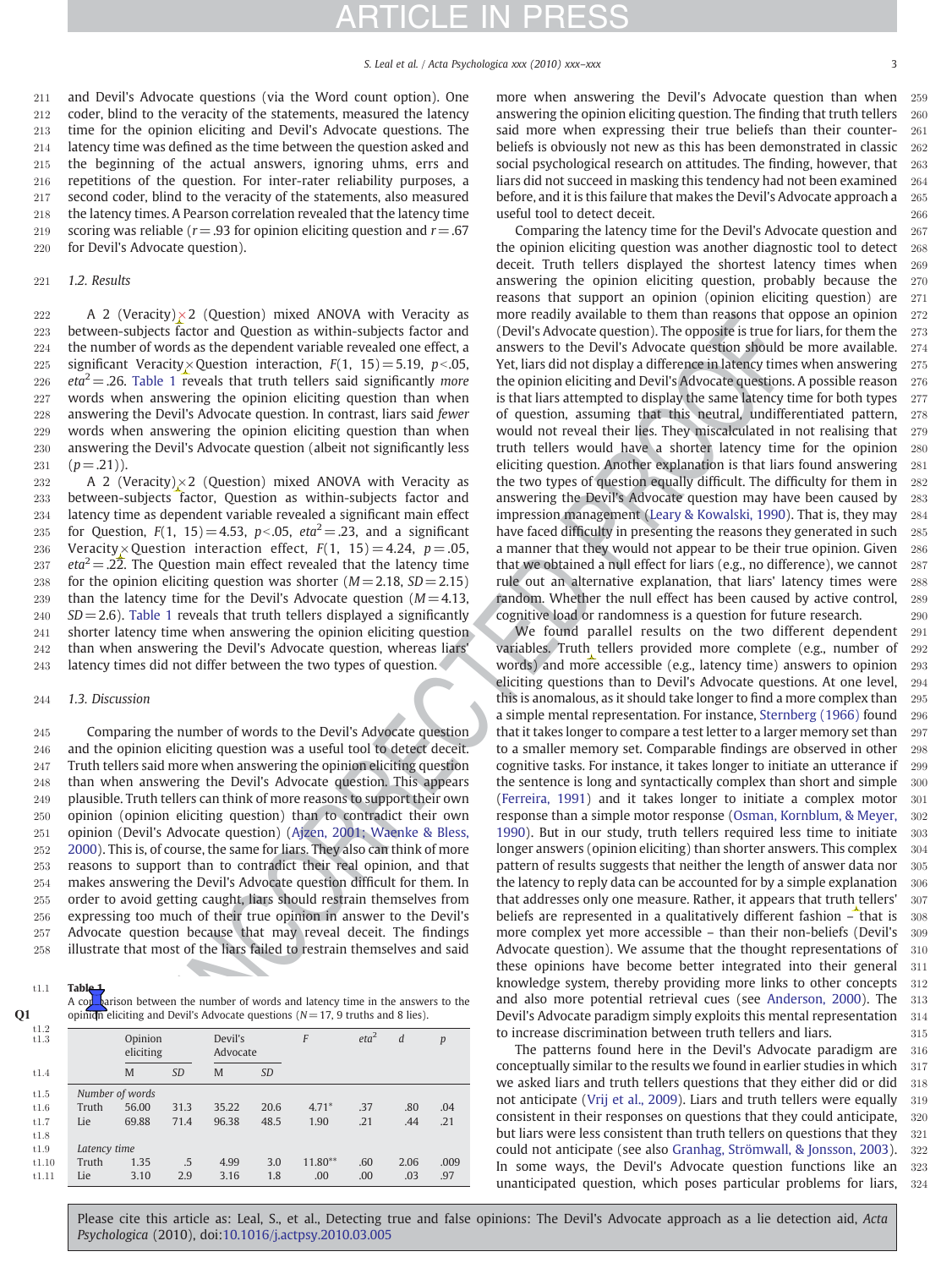4 S. Leal et al. / Acta Psychologica xxx (2010) xxx–xxx

 who must construct an ad-hoc reply that will not give away their true mental representation: Slower access and less complete answer to the Devil's Advocate question than to the opinion eliciting question. For truth tellers, however, the Devil's Advocate question is not problem- atic, as they just naturally provide a slower and less complex response. We believe that, as a general strategy for detecting deception, investigators should exploit liars' inability to conceal their deception to such unanticipated questions.

 We always asked the two questions in the same order and the Devil's Advocate question always followed the opinion eliciting question. We believe this is the natural way of asking the questions, as inviting interviewees to argue against their belief (e.g., Devil's Advocate question) before asking them to argue in favour of their belief (e.g., opinion eliciting question) will appear odd. Whether the order of asking the questions has an effect on the efficacy of the lie detection tool is an empirical question. Given that changing the order appears odd, doing this is recommended only when it increases the lie detection ability of the approach. We cannot think of a compelling theoretical reason why it would.

344 We measured only one dependent variable; The number of words, Of course, other measurements would be relevant too, such as the number of ideas expressed or the complexity of these ideas. We 347 restricted ourselves to the number of words because this variable can be measured easily and objectively unlike the other variables. The 349 disadvantage of using number of words is that it gives no insight into the content of the answers. Also, unless there is a transcript of the interview, there will usually be no indication of the number of words spoken. Rather, the deception detector would have only a subjective, global measure of how wordy the suspect appeared. We therefore carried out a second experiment in which the statements were analysed in a qualitative manner.

 In Experiment 2 we showed observers a selection of Experiment 1's videotaped interviews with truth tellers and liars (hereafter called 'senders' following common deception research procedure). We measured three qualitative cues to deception: Plausibility, immediacy and involvement. We based these cues on a meta-analysis of deception research revealing that these three cues discriminate between truth tellers and liars (DePaulo et al., 2003; Vrij, 2008). We are aware that DePaulo et al.'s meta-analysis revealed more verbal cues to deception than these three cues. We chose those three cues as they are key cues that cover many other cues. For example, another diagnostic cue to deceit is the number of contradictions (DePaulo et [al., 2003\)](#page-6-0). Contradictions, however, are covered by plausibility as contradictions would lead to implausibility (but, obviously, implau-sibility is more than just contradictions).

 Truthful stories typically sound more plausible than deceptive stories. Moreover, truth tellers are typically more immediate than liars (give more examples of personal experiences and more to-the-point answers) and show more emotional involvement with the topic they discuss (feel more strongly about the topic). We thus informed the observers that truth tellers are likely to give more plausible and immediate answers that reveal involvement to the opinion eliciting questions than to the Devil's Advocate questions and that the opposite may occur in liars.

 In addition, we asked the observers to rate senders' talkativeness in answering the opinion eliciting and Devil's Advocate questions. We thought this to be a subjective substitute of counting the number of words. We further informed the senders that truth tellers are likely to be more talkative when answering the opinion eliciting questions than the Devil's Advocate questions and that the opposite may occur in liars.

 Observers are generally poor at detecting truths and lies when judging videotapes and typically achieve accuracy rates only just above the level of chance ([Bond & DePaulo, 2006; Vrij, 2008\)](#page-6-0). We expected to achieve more substantial accuracy rates in the present experiment, given that (i) there were clear differences between truth tellers and liars in [Experiment 1](#page-2-0) and (ii) the observers received 391 guidelines how to assess these differences.  $392$ 

**2. Experiment 2** 393

2.1. Method 394

#### 2.1.1. Participants 395

A total of 25 observers took part, 5 males (20%) and 20 females 396 (80%). Their average age was  $M = 20.96$  years (SD = 3.67). 397

#### 2.1.2. Procedure 398

m entiring quarature and Wheater the of Persons and the method in the state and material of the state of the state of the state of the state of the state of the state of the state of the state of the state of the state of The experiment took place at the Students' Union of the University 399 of Portsmouth. Observers were tested simultaneously in small groups 400 sized between four and eight, sitting far enough apart so as not to see 401 each other's answers. Observers were given questionnaires and were 402 asked to complete the first section relating to demographics. They 403 were then informed that they were about to see a selection of clips of 404 students (called 'senders') who were either telling the truth or lying 405 when expressing their opinion about a contentious issue. The 406 experimenter did not tell the observers how many clips they would 407 see, or what percentage were truths or lies, so as to avoid observers 408 attempting to calculate how many truths and lies they were actually  $409$ being shown, and hence deliberately trying to achieve a certain 410 number of truth/lie responses. Instead they were informed that 411 although they would not be told how many clips they would see, there  $412$ would not be as many clips as were in their questionnaire. The 413 videotaped interviews were shown on a large screen (approximately 414  $2 \text{ m} \times 1 \text{ m}$ . 415

We showed the observers 14 interviews containing the questions 416 and answers to the opinion eliciting and Devil's Advocate questions: 417 Seven senders lied and seven told the truth. For practical purposes, we 418 selected the first 14 interviews from [Experiment 1](#page-2-0) (thus leaving out 419 the interviews of senders 15–17). The experiment took just under  $\frac{1}{2}$  + 420 to run, but would have lasted more than  $1 h$  if we had shown all 17  $\frac{421}{2}$ interviews. Our experience is that observers are more willing to take  $422$ part in experiments that are completed within an hour than in 423 experiments than take longer than 1 h. 424

Before the lie detection task started the observers were told that 425 research has shown that compared to liars, truth tellers appear to be  $426$ more talkative, more immediate and more emotionally involved, and 427 that truthful stories are likely to sound more plausible than deceptive  $428$ stories. Immediate was defined as 'gives examples of personal 429 experiences and to-the-point answers', whereas emotional involve- 430 ment was defined as 'feels strongly about the topic'. 431

We then explained what the opinion eliciting and Devil's Advocate 432 questions entailed. After this, we told the observers that if the four 433 speech characteristics (talkative, immediate, emotional involvement 434 and plausibility) were more often/stronger present during the 435 opinion eliciting answer than during the Devil's Advocate answer, 436 the sender is likely to be telling the truth and, vice versa, if these 437 speech characteristics were less present during the opinion eliciting 438 answer than during the Devil's Advocate answer, the sender is likely 439 to be lying. 440

The lie detection task then commenced. Each of the 14 interviews 441 shown to the observers consisted of the two questions (opinion 442 eliciting and Devil's Advocate) and the answers to these questions. 443 Each time after the answer to the opinion eliciting question the 444 videotape was stopped and the observers were asked to report the 445 extent to which they believed the sender was (i) talkative, (ii) 446 immediate, (iii) emotionally involved and, (iv) the extent to which  $447$ the story was plausible. Answers were given on 7-point Likert scales 448 ranging from [1] definitely not to [7] definitely. The same questions 449 were also asked each time after the answer to the Devil's Advocate 450 question. After the Devil's Advocate question the observers were also 451 asked to make their veracity judgments. They were asked: 'Do you 452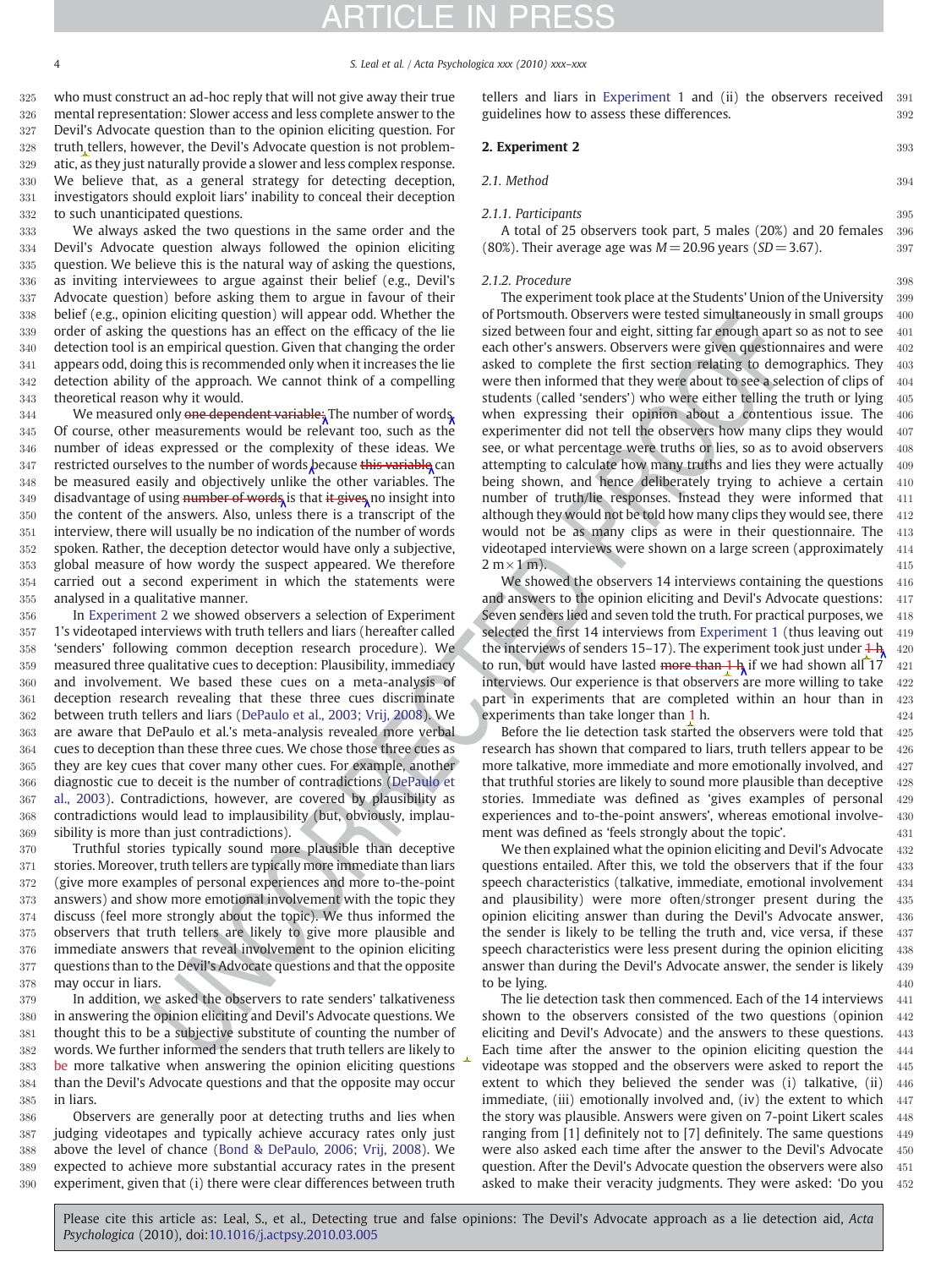<span id="page-5-0"></span>453 think that the sender is telling… (dichotomous answer, the truth/a 454 lie)?'; and 'To what extent do you think the sender is lying?' Answers 455 were given on 7 point Likert scales ranging from [1] definitely not to

456 [7] definitely.

457 Accuracy was measured by calculating the percentage of correct 458 veracity judgements given by each observer in judging the truthful 459 clips ( $N= 7$ , truth accuracy) and deceptive clips ( $N= 7$ , lie accuracy).

#### 460 2.2. Results

#### 461 2.2.1. Veracity judgements: Dichotomous answers

462 A one-way ANOVA with Veracity as the factor and the dichoto-463 mous accuracy rates as the dependent variable revealed that truths 464 were detected more accurately  $(M = .77, SD = .22)$  than lies  $(M = .49,$ 465 SD = .15), F(1, 24) = 21.96, p < .01, eta<sup>2</sup> = .48, d = 1.51. Truths were 466 detected above the level of chance,  $t(24) = 5.60$ ,  $p < .01$ , whereas lies 467 were not,  $t(24) = .47$ , ns. The observers had a truth bias and judged 468 the interviewees as truthful in 61% of their judgements. This is more 469 than could be expected by chance,  $t(24) = 4.52$ ,  $p < .01$ . A truth bias is a 470 common finding in lie detection research [\(Bond & DePaulo, 2006; Vrij,](#page-6-0) 471 [2008\)](#page-6-0), particularly when the observers are not police [\(Mann, Vrij, &](#page-7-0) 472 [Bull, 2004; Meissner & Kassin, 2002, 2004](#page-7-0)).

#### 473 2.2.2. Veracity judgements: Likert scale answers

474 A one-way ANOVA with Veracity as the factor and the Likert 475 veracity judgements as the dependent variable revealed that the 476 observers discriminated between truth tellers and liars,  $F(1, 24)$  = 477 26.47, p<.01, eta<sup>2</sup> = .53, d = 1.29. Liars were viewed as more 478 deceptive ( $M = 3.83$ ,  $SD = .61$ ) than truth tellers ( $M = 2.86$ ,  $SD = .89$ ).

#### 479 2.2.3. Judgements of speech characteristics

480 A 2 (Veracity) $\times$ 2 (Question) MANOVA with talkativeness, 481 immediacy, emotional involvement, and plausibility as the dependent 482 variables revealed a significant Veracity main effect,  $F(4, 21) = 6.32$ 483 p < 0.01, eta<sup>2</sup> = .55, a significant Question main effect,  $F(4, 21) = 26.81$ , 484 p < 01, eta<sup>2</sup> = .84, and a significant Veracity × Question interaction 485 effect,  $F(4, 21) = 30.04$ ,  $p<0.01$ ,  $eta^2 = .85$ . The significant Veracity $\times$ 486 Question interaction effect is the most informative of these three 487 effects. At a univariate level, the interaction effects were significant for 488 each of the four speech characteristics (all  $Fs > 48.82$ , all  $ps < 0.01$ , all 489  $eta^2$  > .66, see Table 2).

490 Table 2 shows that the observers noticed clear differences between 491 the answers to the opinion eliciting and Devil's Advocate questions in 492 truth tellers. They found the truth tellers more talkative, immediate,

Assessments of being talkative, immediate, emotionally involved and plausible as a function of Veracity and Question.

| t2.2<br>t2.3 | Cues                 |      | Opinion<br>eliciting |      | Advocate  | F(1, 24)    | eta <sup>2</sup> | $\boldsymbol{d}$ |  |  |
|--------------|----------------------|------|----------------------|------|-----------|-------------|------------------|------------------|--|--|
| t2.4         |                      | M    | <b>SD</b>            | M    | <b>SD</b> |             |                  |                  |  |  |
| t2.5         | Being talkative      |      |                      |      |           |             |                  |                  |  |  |
| t2.6         | Truth                | 4.93 | .58                  | 3.76 | .75       | $117.80***$ | .82              | 1.83             |  |  |
| t2.7         | Lie                  | 4.93 | .63                  | 4.59 | .56       | $9.83*$     | .29              | .58              |  |  |
| t2.8         |                      |      |                      |      |           |             |                  |                  |  |  |
| t2.9         | <i>Immediate</i>     |      |                      |      |           |             |                  |                  |  |  |
| t2.10        | Truth                | 5.06 | .62                  | 3.57 | .76       | 163.06**    | .87              | 2.16             |  |  |
| t2.11        | Lie                  | 4.73 | .55                  | 4.51 | .67       | 3.90        | .14              | .36              |  |  |
| t2.12        |                      |      |                      |      |           |             |                  |                  |  |  |
| t2.13        | Emotionally involved |      |                      |      |           |             |                  |                  |  |  |
| t2.14        | Truth                | 4.64 | .57                  | 3.37 | .60       | 65.47**     | .73              | 2.17             |  |  |
| t2.15        | Lie                  | 4.19 | .51                  | 3.96 | .69       | 3.75        | .14              | .38              |  |  |
| t2.16        |                      |      |                      |      |           |             |                  |                  |  |  |
| t2.17        | Plausible            |      |                      |      |           |             |                  |                  |  |  |
| t2.18        | Truth                | 5.22 | .57                  | 4.30 | .59       | 74.93**     | .76              | 1.59             |  |  |
| t2.19        | Lie                  | 4.82 | .54                  | 4.80 | .57       | .06         | .00              | .04              |  |  |
| t2.20        | * $p<0.05$ .         |      |                      |      |           |             |                  |                  |  |  |

 $t2.21$  \*\*  $p < .01$ .

and emotionally involved when answering the opinion eliciting 493 question than when answering the Devil's Advocate question, and 494 also found the truth tellers' answers to the opinion eliciting question 495 more plausible than their answers to the Devil's Advocate question. 496

The results for liars, however, show a different picture. The 497 observers did not see much difference between liars' answers to the 498 two types of question. The only difference they noticed was in talking 499 time, and they found the liars more talkative when answering the 500 opinion eliciting question than when answering the Devil's Advocate 501 question. 502

#### 2.2.4. Assessing speech characteristics: Its potential for lie detection 503

non-action (a)  $\frac{1}{2}$  (c)  $\frac{1}{2}$  (d)  $\frac{1}{2}$  (d)  $\frac{1}{2}$  (d)  $\frac{1}{2}$  (d)  $\frac{1}{2}$  (d)  $\frac{1}{2}$  (d)  $\frac{1}{2}$  (d)  $\frac{1}{2}$  (d)  $\frac{1}{2}$  (d)  $\frac{1}{2}$  (d)  $\frac{1}{2}$  (d)  $\frac{1}{2}$  (d)  $\frac{1}{2}$  (d)  $\frac{1}{2}$  Finally, we calculated the potential for lie detection on the basis of 504 the observers' assessments. We calculated the total perception scores 505 for each of the 14 senders that the observers assessed. First, for each of 506 the four verbal cues we subtracted the observers' Devil's Advocate 507 scores for each sender from their opinion eliciting scores. Second, we 508 calculated a total perception score, which is the summation of these 509 four scores. We considered summation scores greater than 4 to be 510 high. Scores greater than 4 indicate that the sender obtained, on 511 average for each verbal cue, at least one point higher on the 7-point 512 Likert scale for the opinion eliciting question than for the Devil's 513 Advocate question. For lie detection purposes, those with high 514 positive scores should be considered truth tellers, whereas the others 515 should be considered liars. Table 3 shows the scores for each verbal 516 cue and the total perception scores for the seven truth tellers and 517 seven liars. The total perception score is presented in the last column. 518

Table 3 shows that the scores for truth tellers and liars differed 519 considerably. Three out of seven liars obtained a negative total 520 perception score, whereas no truth teller did. Six out of seven truth 521 tellers obtained a high positive score (greater than 4), whereas only  $522$ two liars did. The decision rule that those with high scores (greater 523 than 4) should be considered truth tellers and the others should be 524 considered liars leads to correctly classifying six out of seven truth 525 tellers (86%) and five out of seven liars (71%). This results in a total  $526$ correct classification of 11 out of 14 interviewees (79%).  $527$ 

#### 2.3. General discussion 528

The Devil's Advocate approach can be used to detect deceit when 529 people express their opinions. Our analyses of response length 530 revealed that truth tellers give longer answers to opinion eliciting 531 questions than to Devil's Advocate questions, whereas liars give 532 longer answers to Devil's Advocate questions than to opinion eliciting 533 t2.1 Table 2<br>
Table 2<br>
Table 2

| Interviewee       | Being<br>talkative | Immediacy | Emotional<br>involvement | Plausibility | Total<br>perception<br>score | t3.2<br>t3.3 |
|-------------------|--------------------|-----------|--------------------------|--------------|------------------------------|--------------|
| Truth teller 1    | .84                | 1.60      | .80                      | 1.00         | 4.24                         | t3.4         |
| Truth teller 2    | 1.48               | 1.40      | 1.00                     | .56          | 4.44                         | t3.5         |
| Truth teller 3    | 1.32               | 2.00      | 2.24                     | 1.08         | 6.64                         | t3.6         |
| Truth teller 4    | .04                | .44       | .08                      | .72          | 1.28                         | t3.7         |
| Truth teller 5    | 1.24               | 1.32      | 1.08                     | 1.00         | 4.64                         | t3.8         |
| Truth teller 6    | 1.48               | .72       | 1.68                     | .56          | 4.44                         | t3.9         |
| Truth teller 7    | 3.24               | 2.92      | 2.00                     | 3.20         | 11.36                        | t3.10        |
| Liar 1            | $-.44$             | $-1.33$   | $-.68$                   | $-.48$       | $-2.93$                      | t3.11        |
| Liar 2            | $-.16$             | $-.70$    | $-.16$                   | $-.16$       | $-1.28$                      | t3.12        |
| Liar <sub>3</sub> | 1.68               | 1.76      | 1.12                     | 1.12         | 5.68                         | t3.13        |
| Liar 4            | $-.44$             | $-.28$    | $-.40$                   | $-.40$       | $-1.52$                      | t3.14        |
| Liar 5            | .16                | .24       | .20                      | .12          | .72                          | t3.15        |
| Liar <sub>6</sub> | .28                | .40       | .32                      | .20          | 1.20                         | t3.16        |
| Liar 7            | 1.12               | 1.52      | 1.32                     | .72          | 4.68                         | t3.17        |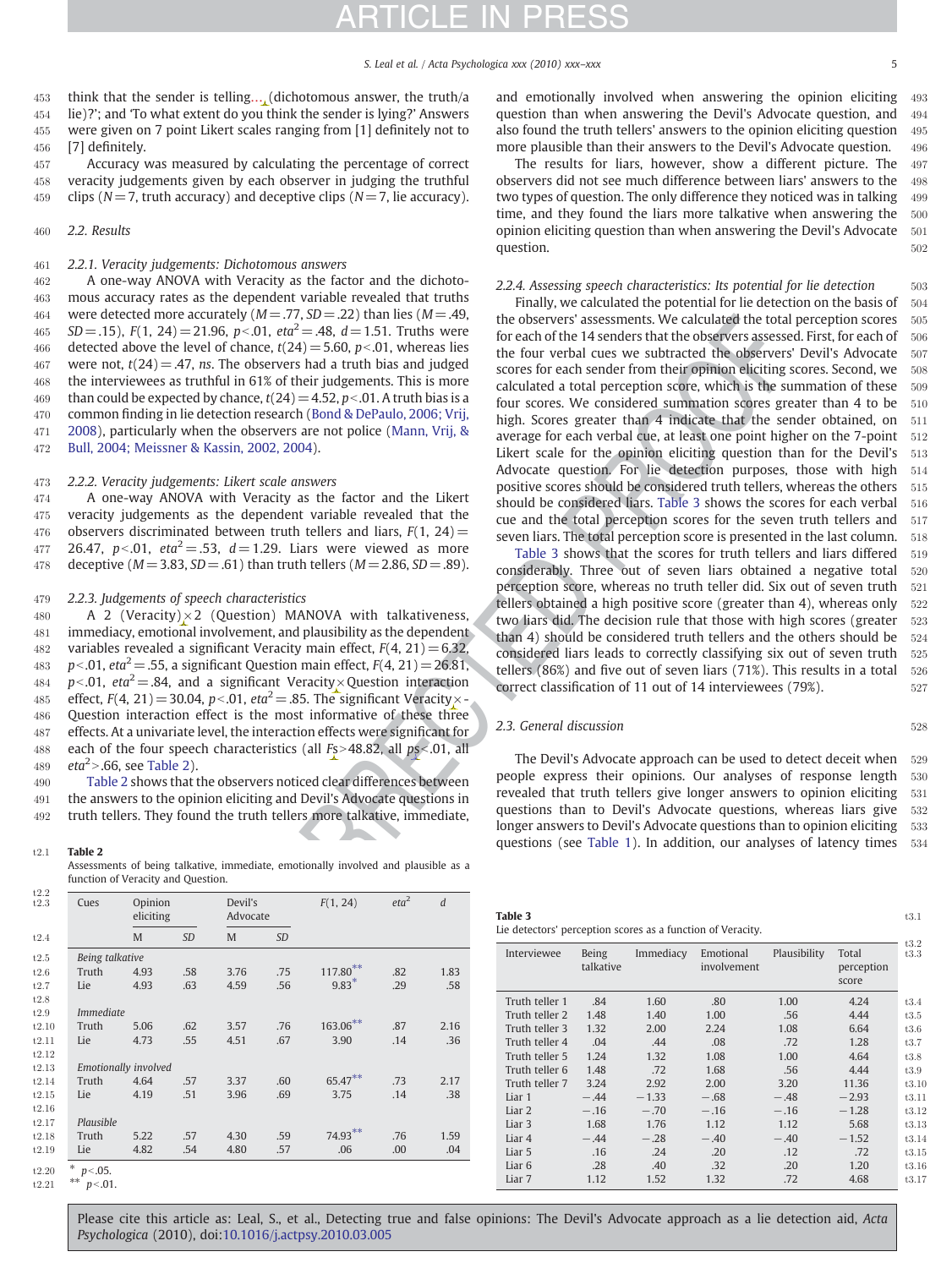<span id="page-6-0"></span>

# TICLE IN PR

 revealed that truth tellers display shorter latency times to opinion eliciting questions than to Devil's Advocate questions, whereas liars' latency times did not differ between the two types of question (see [Table 1\)](#page-3-0). When we based our decisions on the observers' assessments of the speech characteristics of the truth tellers and liars (in terms of being talkative, immediate, emotionally involved and plausible) 85% of truth tellers and 71% of liars were correctly classified when applying the following rule: Those who score clearly higher in terms of being talkative, immediate, emotionally involved and plausible on opinion eliciting questions than on Devil's Advocate questions should be considered truth tellers, whereas the others should be considered liars (see [Table 3\)](#page-5-0).

In excercing rate (4985). The results of the speech inter-towers may be particular to the speech inter-towers of the speech inter-towers of the speech of the speech of the speech of the speech of the speech of the speech Observers' veracity assessments yielded a high truth accuracy rate (77%) but a low lie accuracy rate (49%). The results for the speech characteristics explains why observers obtained a high truth accuracy rate but had difficulty in pinpointing liars. The observers noticed clear differences in truth tellers. Observers found them more talkative, immediate, emotionally involved and plausible when answering opinion eliciting questions than when answering Devil's Advocate questions. In contrast, the observers did not see much difference between the liars' answers to the opinion eliciting and Devil's Advocate questions. The only difference they noticed was in talking time, and they found the liars more talkative when answering the opinion eliciting question than when answering the Devil's Advocate 559 question.<sup>1</sup> In other words, deceit is indicated by the *absence* of differences between the two types of question. Judging veracity based on the absence of certain cues is considerably more difficult than judging veracity based on the presence of some cues (as is the case with truth tellers), as people normally respond to the presence of a signal rather than to the absence of a signal.

 Why were the answers of liars to both questions so similar? We have argued that liars may have attempted to mask their true opinion, but could not restrain themselves enough in the Devil's Advocate question. An alternative explanation is that liars deliberately tried to provide answers of similar quality to both types of question. They may have done so because they may have thought that an absence of differences would be the best lie strategy. This is often the case, as people normally respond to the presence of a signal (see above). However, it does not work in the Devil's Advocate approach because truth tellers do not display such an 'absence of cues' strategy in this approach.

 This is only the first test of the Devil's Advocate lie detection technique but the results are encouraging. One benefit of the technique is that it is a within-subjects lie detection technique. Therefore, the Devil's Advocate approach does not suffer from a common problem in lie detection: How to deal with individual differences. Such differences can be substantial. For example, some people naturally talk more than others, and some people naturally show more emotional involvement than others. Individual differences are irrelevant in the Devil's Advocate lie detection approach as these differences cancel themselves out.

 The [Results](#page-5-0) of Experiment 2 were still based on group means judgements, that is, on the results of the 25 observers as a whole. Of course, there could be individual differences in the observers' ability to apply the Devil's Advocate method. By means of a meta-analysis Bond and DePaulo (2008) have recently examined individual differences in observers' ability to detect deceit and concluded that the individual differences typically found in detection deception 592 studies are small and do not differ from what could be expected by 593 chance. We assume that the same conclusion could apply to the ability  $594$ to effectively use the Devil's Advocate approach.  $595$ 

After this initial success of the Devil's Advocate approach more 596 research is desirable. Future research could focus on why liars 597 displayed an absence of difference in the two types of questions, as 598 outlined above. In addition, future research could focus on other 599 differences between truth tellers and liars than those examined here. 600 For example, the complexity and sophistication of the arguments in  $601$ true support of one's belief could well be greater than the complexity  $602$ and sophistication of counter-belief arguments. Also, since arguments  $603$ that support a belief are more readily available in someone's mind, 604 interviewees may well pause less before discussing their true beliefs 605 than their counter-beliefs (i.e., shorter onset times), and may speak  $606$ faster when discussing their true beliefs than their counter-beliefs.  $607$ 

Future research could also examine the vulnerability of the Devil's 608 Advocate approach to countermeasures. That is, do interviewees who  $609$ are aware of the approach manage to give answers that fool lie  $610$ detectors? Employing countermeasures in the Devil's Advocate 611 approach may be more difficult than in many other lie detection 612 techniques. Countermeasures are typically nonverbal, such as artifi- 613 cially increasing the level of arousal during control questions in 614 polygraph tests (Honts & Amato, 2002). Although these counter- 615 measures might be effective for an arousal-based assessment of 616 deception [\(Honts & Amato, 2002\)](#page-7-0), they should not influence the 617 patterns we observed here, based on the amount of information 618 provided. The problem liars face in the Devil's Advocate approach is 619 that they should use verbal countermeasures, and that these verbal  $620$ answers vary with the topics that will be discussed. As long as liars do  $621$ not know the topic that will be discussed, they cannot effectively 622 prepare their answers. 623

Research could also examine which factors influence the efficacy of  $624$ the Devil's Advocate approach. For example, if someone has engaged 625 in serious debate about a particular topic (e.g., abortion), then he or  $626$ she might already have heard the opposing arguments, which may  $627$ make it easier to express them. Therefore, the Devil's Advocate 628 approach may work better when someone has not engaged much in 629 discussion about a topic than when someone has. We think that this 630 does not dilute the utility of the technique for exposing terrorists, 631 fanatics and fundamentalists. Those people have extreme views and 632 typically interact with others who have similar extreme views. When 633 people with extreme views get together, opinions opposing the 634 opinions of the groups as a whole are rarely heard, as research on 635 group polarisation ([Moscovici & Zavalloni, 1969](#page-7-0)) and groupthink 636 (Janis, 1982) have demonstrated. 637

#### References 638

- Ajzen, I. (2001). Nature and operation of attitudes. Annual Review of Psychology, 52, 639<br>
27–58. 640
- 27−58. 640 Anderson, J. R. (2000). Learning and memory: An integrated approach, 2nd ed New York: 641 Wiley. 642 Bond, C. F., & DePaulo, B. M. (2006). Accuracy of deception judgements. Personality and 643
- Social Psychology Review, 10, 214−234. 644

Bond, C. F., & DePaulo, B. M. (2008). Individual differences in judging deception: 645 Accuracy and bias. Psychological Bulletin, 134, 477–492. 646<br>lev. I. M., & Gross. P. H. (1983). A hypothesis-confirming bias in labelling effects. 647

Darley, J. M., & Gross, P. H. (1983). A hypothesis-confirming bias in labelling effects. Journal of Personality and Social Psychology, 44, 20−33. 648

DePaulo, B. M., Lindsay, J. L., Malone, B. E., Muhlenbruck, L., Charlton, K., & Cooper, H. 649<br>(2003). Cues to deception. Psychological Bulletin. 129, 74–118. 650 (2003). Cues to deception. Psychological Bulletin, 129, 74-118.

Fazio, R. H. (1990). Multiple processes by which attitudes guide behaviour: The MODE 651 model as an integrative framework. In M. P. Zanna (Ed.), Advances in experimental 652 social psychology, Vol. 23. (pp. 75–109)New York: Academic Press. 653<br>
Feira. F. (1991). Effects of length and syntactic complexity on initiation times for 654

Ferreira, F. (1991). Effects of length and syntactic complexity on initiation times for 654<br>prepared utterances. Journal of Memory and Language. 30. 210–233. prepared utterances. Journal of Memory and Language, 30, 210−233.

 $1$  The finding that observers found the liars more talkative when answering the opinion eliciting question than when answering the Devil's Advocate question does not replicate the findings of Experiment 1. In that experiment no significant difference was found in the number of words mentioned by liars when answering the Devil's Advocate question and the opinion eliciting question. Perhaps for the observers in Experiment 2, 'talkativeness' was not equal to the number of words used. With hindsight it is unfortunate that we did not give the observers in Experiment 2 more guidance about how we defined talkativeness.

Granhag, P. A., Strömwall, L. A., & Jonsson, A. C. (2003). Partners in crime: How liars in 656<br>collusion betrav themselves. Journal of Applied Social Psychology. 33, 848–868. 657 collusion betray themselves. Journal of Applied Social Psychology, 33, 848−868. Hayes, A. F. (2007). Exploring the forms of self-censorship: On the spiral of silence and 658

the use of opinion expression avoidance strategies. Journal of Communication, 57, 659<br>785–802 785−802. 660